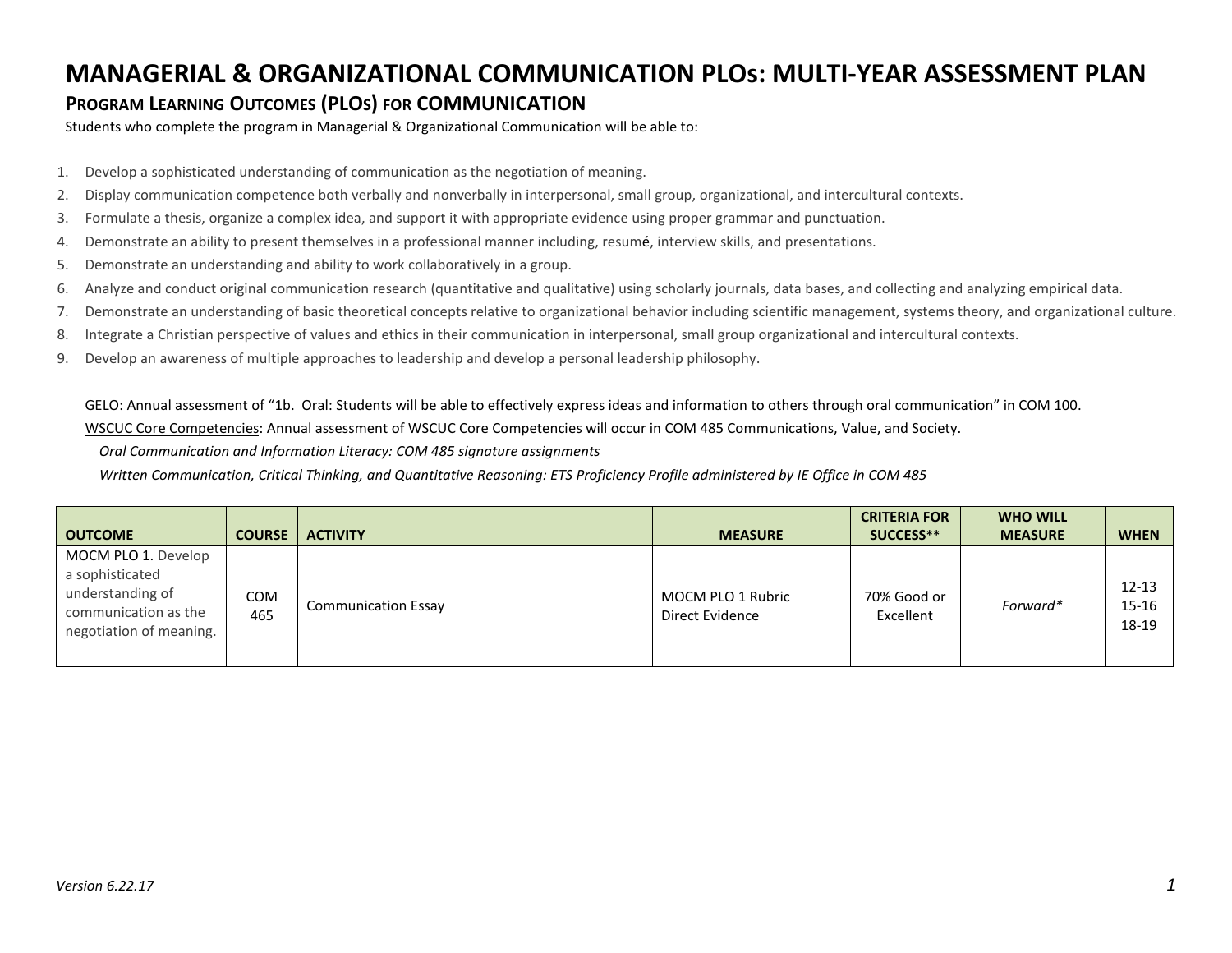|                                                                                                                                                                               |                   |                          |                                                 | <b>CRITERIA FOR</b>                  | <b>WHO WILL</b>                 |                                 |
|-------------------------------------------------------------------------------------------------------------------------------------------------------------------------------|-------------------|--------------------------|-------------------------------------------------|--------------------------------------|---------------------------------|---------------------------------|
| <b>OUTCOME</b>                                                                                                                                                                | <b>COURSE</b>     | <b>ACTIVITY</b>          | <b>MEASURE</b>                                  | SUCCESS**                            | <b>MEASURE</b>                  | <b>WHEN</b>                     |
| MOCM PLO 2. Display<br>communication<br>competence both<br>verbally and<br>nonverbally in<br>interpersonal, small<br>group, organizational,<br>and intercultural<br>contexts. | <b>COM</b><br>465 | <b>Poster Session</b>    | MOCM PLO 2 Rubric<br>Direct & Indirect Evidence | 70% Good or<br>Excellent             | Birdsell                        | $12 - 13$<br>$15 - 16$<br>18-19 |
| MOCM PLO 3.<br>Formulate a thesis,<br>organize a complex<br>idea, and support it<br>with appropriate<br>evidence using proper<br>grammar and<br>punctuation.                  | <b>COM</b><br>330 | Persuasion Essay         | MOCM PLO 3 Rubric<br><b>Direct Evidence</b>     | 70% Good or<br>Excellent             | Czech*                          | $12 - 13$<br>$15-16$<br>18-19   |
| MOCM PLO 4.<br>Demonstrate an ability<br>to present themselves<br>in a professional<br>manner including,<br>resume, interview<br>skills, and<br>presentations.                | COM<br>422        | Resumé                   | MOCM PLO 4 Rubric<br><b>Direct Evidence</b>     | 70% Good or<br>Excellent             | Newman                          | 13-14<br>$16-17$                |
|                                                                                                                                                                               | <b>COM</b><br>260 | Interview                | MOCM PLO 4 Rubric<br><b>Indirect Evidence</b>   | 70% Good or<br>Excellent             | OSV<br>(Collected by<br>Newman) | 19-20                           |
| MOCM PLO 5.<br>Demonstrate an<br>understanding and<br>ability to work<br>collaboratively in a<br>group.                                                                       | <b>COM</b><br>421 | <b>Intern Evaluation</b> | Internship Rubric<br><b>Indirect Evidence</b>   | 70% at or<br>above 3.0 out<br>of 5.0 | Newman                          | 13-14<br>$16-17$<br>19-20       |